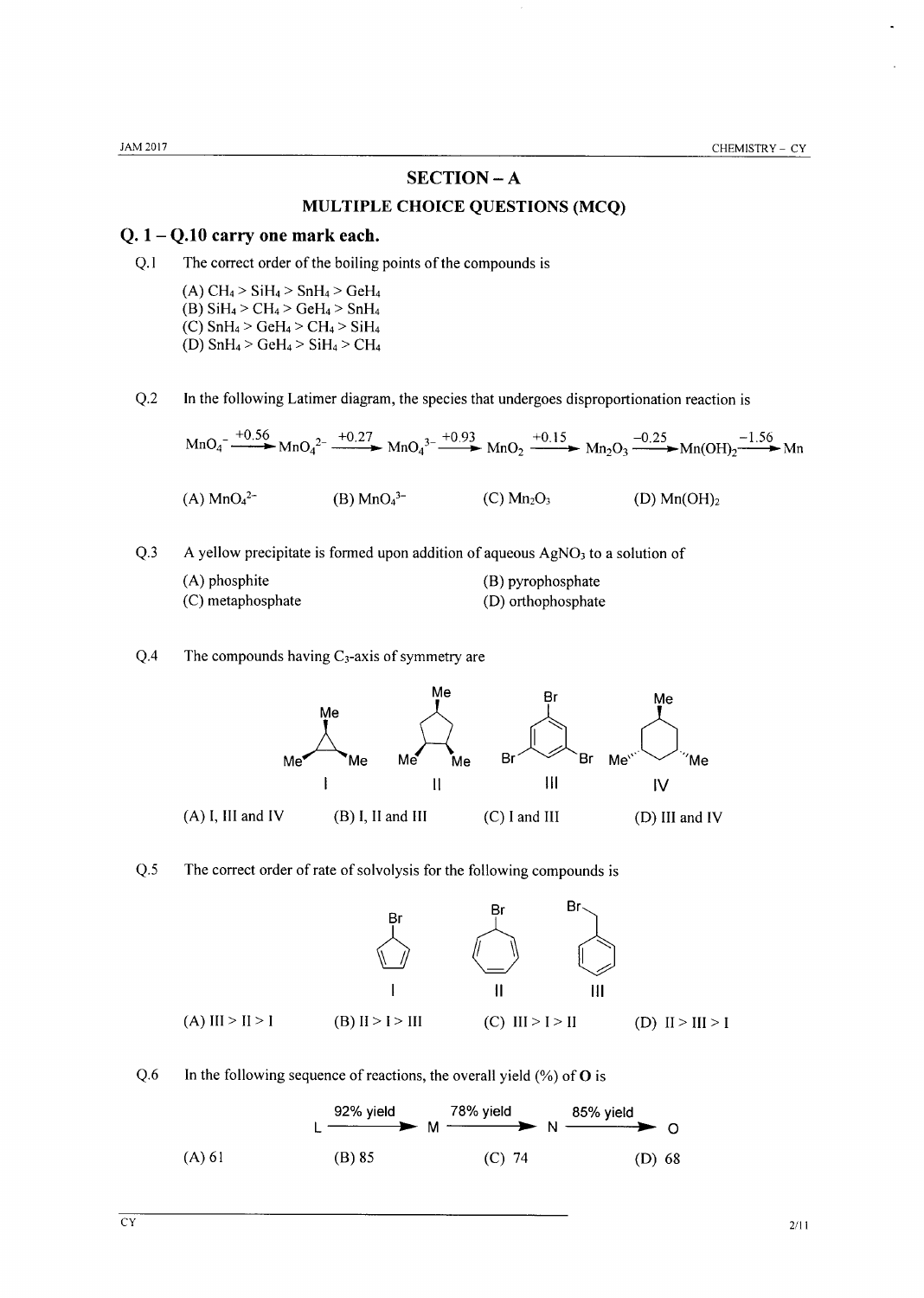| Q.7  | Catalytic hydrogenation of the following compound produces saturated hydrocarbon(s). The number<br>of stereoisomer(s) formed is |                                                           |                         |          |  |  |
|------|---------------------------------------------------------------------------------------------------------------------------------|-----------------------------------------------------------|-------------------------|----------|--|--|
|      |                                                                                                                                 |                                                           | Me<br>Me                |          |  |  |
|      |                                                                                                                                 | Me.                                                       |                         |          |  |  |
|      |                                                                                                                                 |                                                           |                         |          |  |  |
|      |                                                                                                                                 |                                                           | Me                      |          |  |  |
|      | $(A)$ 1                                                                                                                         | $(B)$ 2                                                   | $(C)$ 3                 | $(D)$ 4  |  |  |
|      |                                                                                                                                 |                                                           |                         |          |  |  |
| Q.8  |                                                                                                                                 | The number of normal modes of vibration in naphthalene is |                         |          |  |  |
|      |                                                                                                                                 |                                                           |                         |          |  |  |
|      | $(A)$ 55                                                                                                                        | $(B)$ 54                                                  | $(C)$ 48                | $(D)$ 49 |  |  |
|      |                                                                                                                                 |                                                           |                         |          |  |  |
| Q.9  | The number of degrees of freedom of liquid water in equilibrium with ice is                                                     |                                                           |                         |          |  |  |
|      | $(A)$ 0                                                                                                                         | $(B)$ 1                                                   | $(C)$ 2                 | $(D)$ 3  |  |  |
|      |                                                                                                                                 |                                                           |                         |          |  |  |
| Q.10 |                                                                                                                                 |                                                           |                         |          |  |  |
|      | A straight line having a slope of $-\Delta U^0/_{R}$ is obtained in a plot between                                              |                                                           |                         |          |  |  |
|      | (A) $ln K_p$ versus T                                                                                                           |                                                           | (B) $ln K_c$ versus T   |          |  |  |
|      | (C) $ln K_p$ versus $1/T$                                                                                                       |                                                           | (D) $ln K_C$ versus 1/T |          |  |  |
|      |                                                                                                                                 |                                                           |                         |          |  |  |

## $Q. 11 - Q. 30$  carry two marks each.





Q.12 The coordination number of Al in crystalline AlCl<sub>3</sub> and liquid AlCl<sub>3</sub>, respectively, is  $(A)$  4 and 4  $(B) 6$  and  $6$  $(C)$  6 and 4 (D)  $3$  and  $6$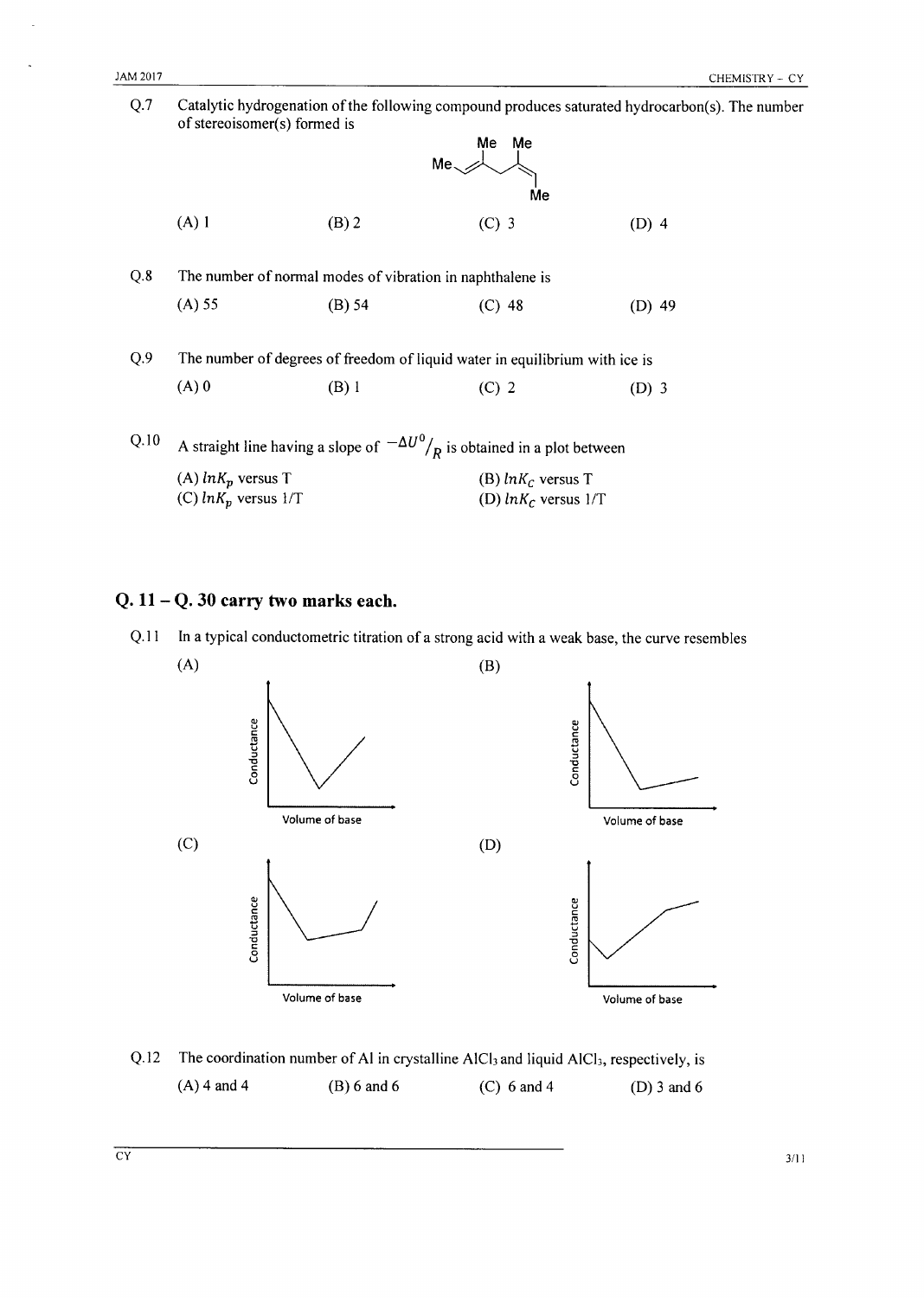Q.13 The homogeneous catalyst used in water-gas shift reaction is

| $(A)$ PdCl <sub>2</sub>                       | (B) Cr <sub>2</sub> O <sub>3</sub> |
|-----------------------------------------------|------------------------------------|
| $(C)$ [RhCl(PPh <sub>3</sub> ) <sub>3</sub> ] | (D) $[RuCl2(bipyridyl)2]$          |

Q.14 Nitrosyl ligand binds to d-metal atoms in linear and bent fashion and behaves, respectively, as  $(A) NO<sup>+</sup>$  and  $NO<sup>+</sup>$  $(B) NO<sup>+</sup>$  and NO<sup>-</sup> (C) NO<sup>-</sup> and NO<sup>-</sup> (D)  $NO<sup>-</sup>$  and  $NO<sup>+</sup>$ 

Q.15 The metal ion  $(M^{2+})$  in the following reaction is

hot conc. HNO<sub>3</sub>  $M^{2+}$  +  $S^{2-}$  Black precipitate – White precipitate  $(C) Cd^{2+}$  $(A) Mn^{2+}$ (B)  $Fe^{2+}$  $(D) Cu<sup>2+</sup>$ 

Q.16 The correct order of wavelength of absorption  $(\lambda_{max})$  of the Cr-complexes is (en = ethylenediamine)

(A)  $[CrF_6]^{3-} > [Cr(H_2O)_6]^{3+} > [Cr(en)_3]^{3+} > [Cr(CN)_6]^{3-}$ (B)  $[Cr(H<sub>2</sub>O)<sub>6</sub>]<sup>3+</sup> > [CrF<sub>6</sub>]<sup>3-</sup> > [Cr(en)<sub>3</sub>]<sup>3+</sup> > [Cr(CN)<sub>6</sub>]<sup>3-</sup>  
(C)  $[Cr(CN)<sub>6</sub>]<sup>3-</sup> > [Cr(en)<sub>3</sub>]<sup>3+</sup> > [Cr(H<sub>2</sub>O)<sub>6</sub>]<sup>3+</sup> > [CrF<sub>6</sub>]<sup>3-</sup>$$ (D)  $[Cr(en)_3]^{3+}$  >  $[Cr(CN)_6]^{3-}$  >  $[Cr(H_2O)_6]^{3+}$  >  $[CrF_6]^{3-}$ 

 $Q.17$ The correct order of enthalpy of hydration for the transition metal ions is

(A)  $Cr^{2+} > Mn^{2+} > Co^{2+} > Ni^{2+}$ (B)  $Ni^{2+} > Co^{2+} > Mn^{2+} > Cr^{2+}$ (C)  $Ni^{2+} > Co^{2+} > Cr^{2+} > Mn^{2+}$ (D)  $Cr^{2+} > Mn^{2+} > Ni^{2+} > Co^{2+}$ 

 $Q.18$ Among the following compounds, the pair of enantiomers is



 $O.19$ The number of proton NMR signals for the compounds  $P$  and  $Q$ , respectively, is

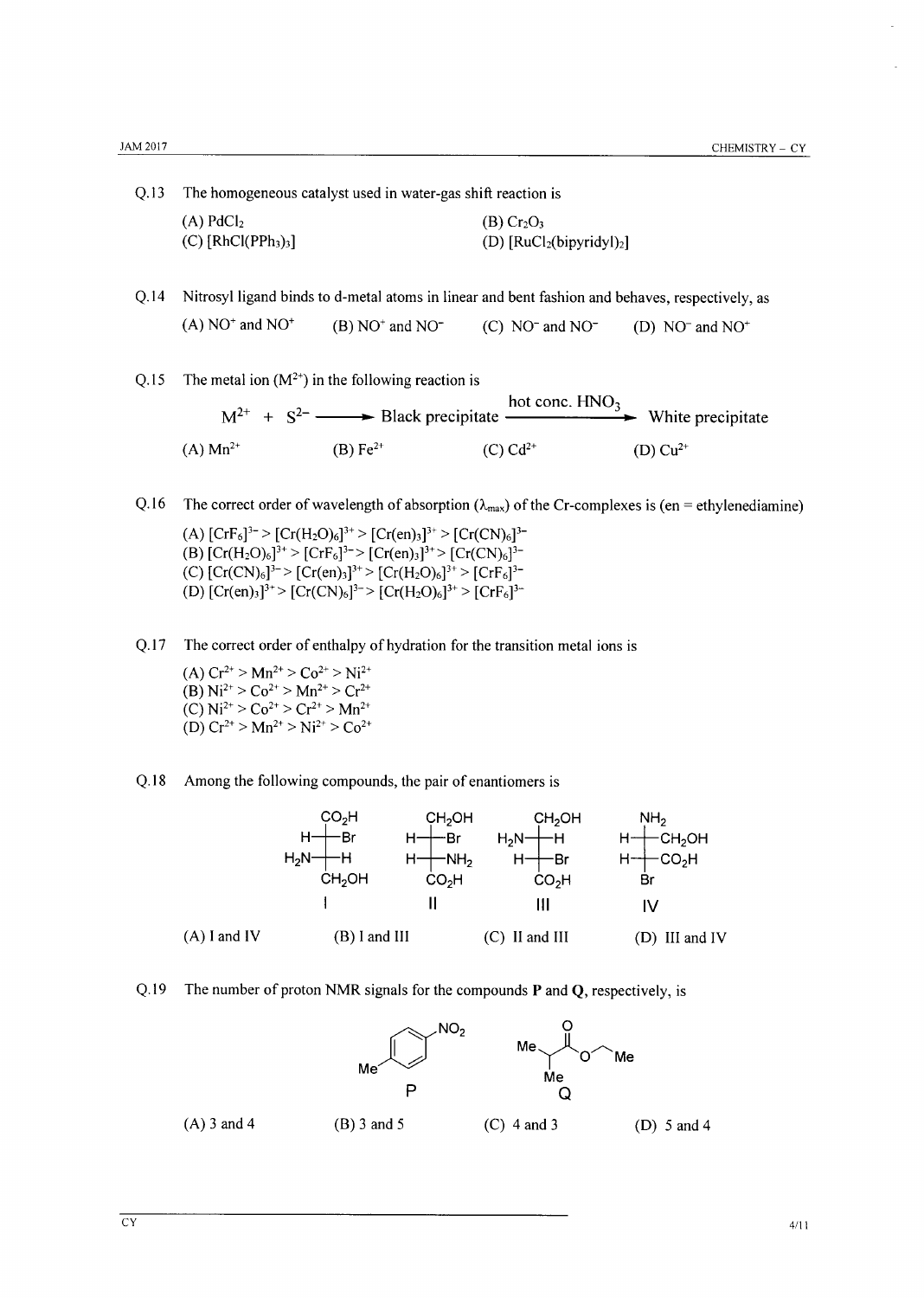$Q.20$ The correct set of reagents for the following conversion is



- (A) (i) NaNH<sub>2</sub>/liq.NH<sub>3</sub>; (ii) NaNO<sub>2</sub>/dil. HCl; (iii) CuCN, heat
- (B) (i) HNO<sub>3</sub>/H<sub>2</sub>SO<sub>4</sub>; (ii) Zn/HCl; (iii) ) NaNO<sub>2</sub>/dil. HCl; (iv) CuCN, heat
- (C) (i) Mg/ether,  $H_3O^+$ ; (ii) (EtO)<sub>2</sub>CO; (iii) NH<sub>4</sub>OH; (iv) PCl<sub>5</sub>
- (D) (i) Mg/ether, H<sub>3</sub>O<sup>+</sup>; (ii) HNO<sub>3</sub>/H<sub>2</sub>SO<sub>4</sub>; (iii) NaNO<sub>2</sub>/dil. HCl; (iv) CuCN, heat
- $Q.21$ The product  $R$  in the following reaction is



#### $Q.22$ The major product S of the following reaction is



 $5/11$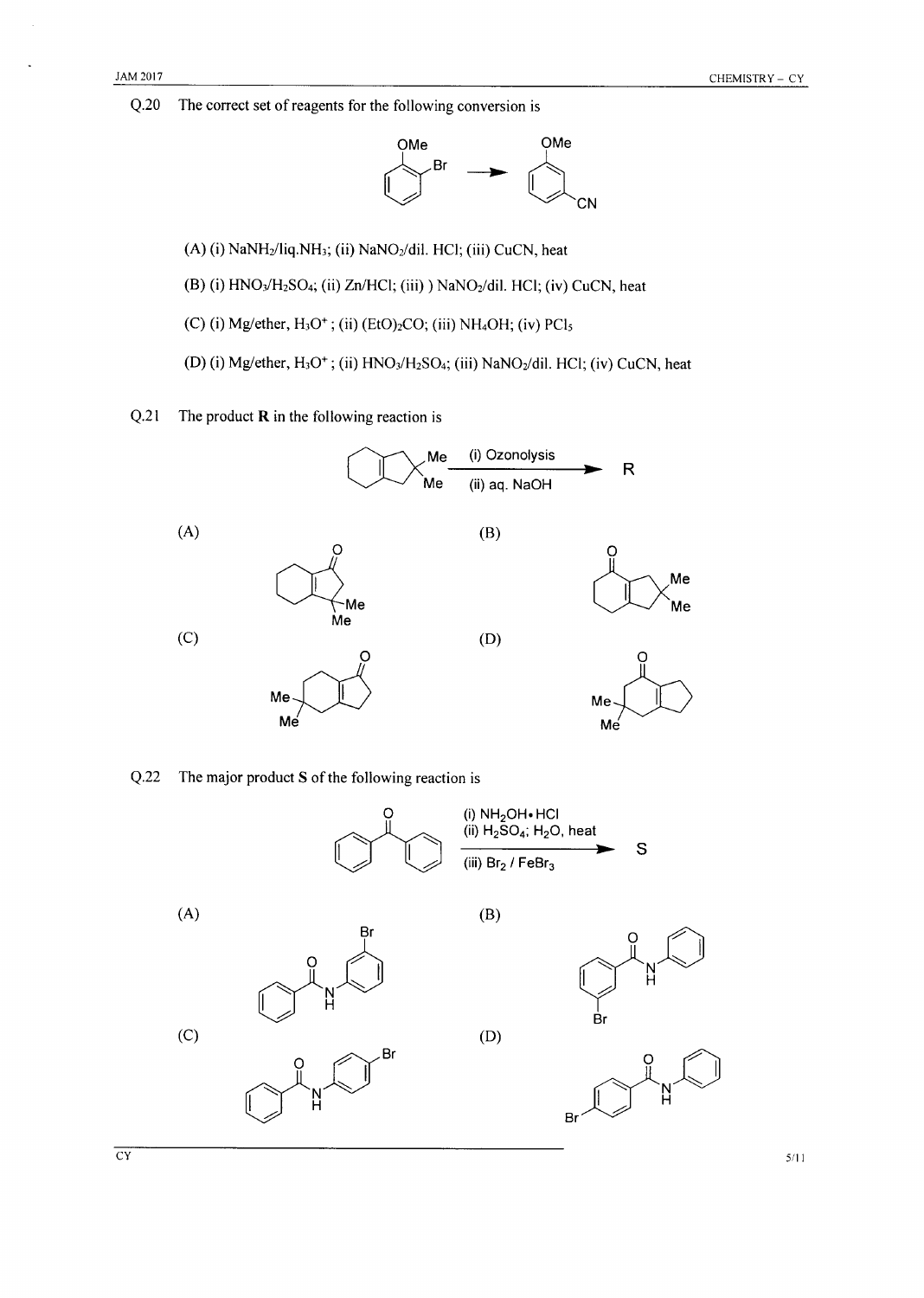$\overline{CY}$ 

#### $Q.23$ In the following reaction, the major product T is



 $Q.24$ The following conversion is carried out using



- (A) hydroboration-oxidation followed by Jones oxidation
- (B) Wacker oxidation followed by haloform reaction
- (C) oxymercuration-demercuration followed by Jones oxidation
- (D) ozonolysis followed by haloform reaction
- In the following reactions, the major products  $E$  and  $F$ , respectively, are  $Q.25$

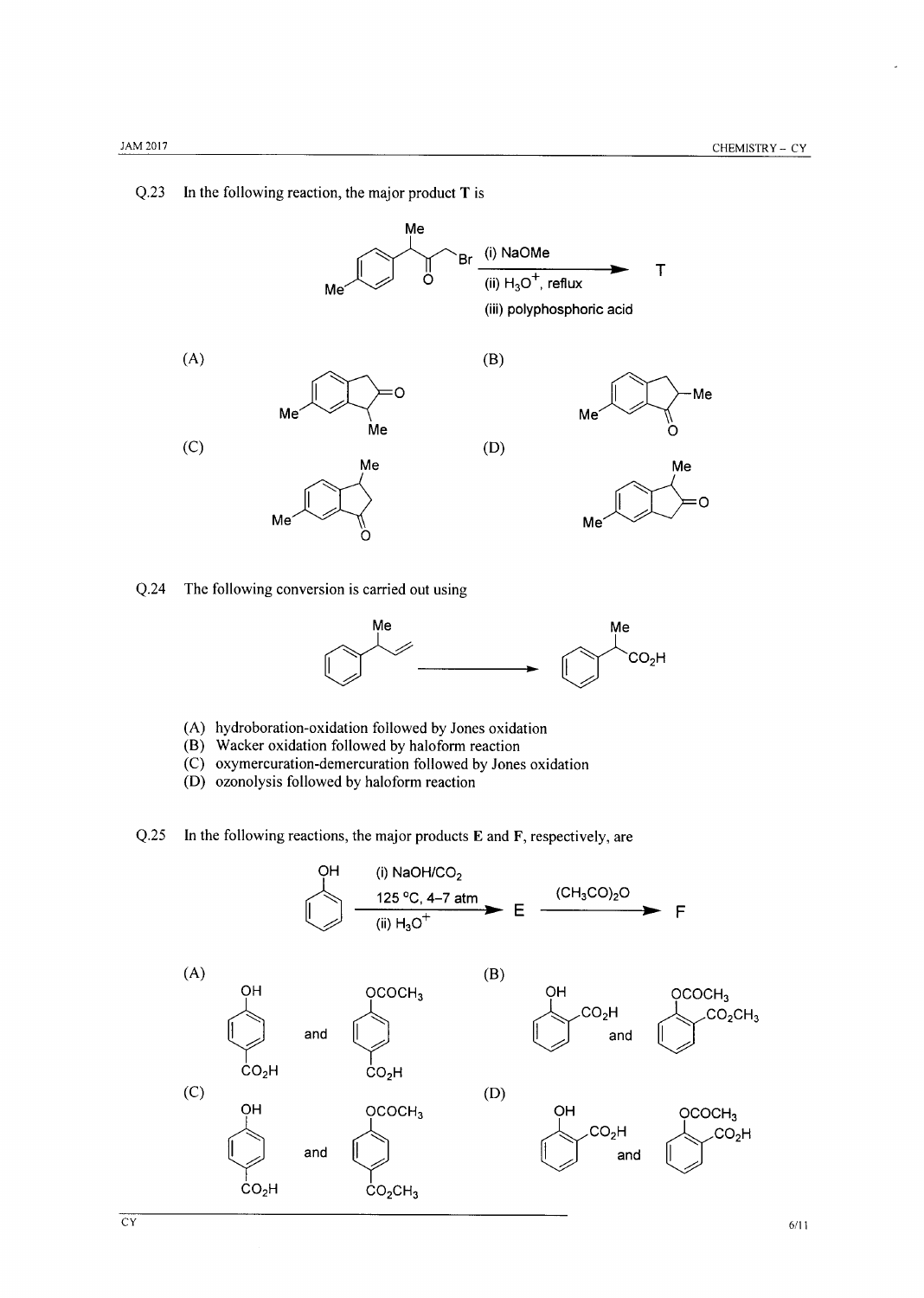| Q.26 | dy<br>$=$ $-$ is a differential equation for a/an<br>dx |               |
|------|---------------------------------------------------------|---------------|
|      | (A) circle                                              | (B) ellipse   |
|      | (C) bell-shaped curve                                   | (D) hyperbola |

Q.27 Value of the given determinant is

$$
\begin{bmatrix} 1 & 3 & 0 \ 2 & 6 & 4 \ -1 & 0 & 2 \end{bmatrix}
$$
  
(A) -12 (B) 0 (C) 6 (D) 12

- $Q.28$ Ionisation energy of hydrogen atom in ground state is 13.6 eV. The energy released (in eV) for third member of Balmer series is
	- $(A)$  13.056  $(B)$  2.856  $(C) 0.967$  $(D)$  0.306
- $Q.29$ For a first order reaction  $A(g) \rightarrow 2B(g) + C(g)$ , the rate constant in terms of initial pressure  $(p_0)$ and pressure at time  $t$  ( $p_t$ ), is given by

(A) 
$$
\frac{1}{t} \ln \frac{p_0}{p_t - p_0}
$$
 (B)  $\frac{1}{t} \ln \frac{2p_0}{3p_0 - p_t}$  (C)  $\frac{1}{t} \ln \frac{3p_0}{p_t - p_0}$  (D)  $\frac{1}{t} \ln \frac{3p_0}{3p_t - p_0}$ 

 $Q.30$ For a particle in one-dimensional box of length L with potential energy  $V(x) = 0$  for  $L > x > 0$  and  $V(x) = \infty$  for  $x \ge L$  and  $x \le 0$ , an acceptable wave function consistent with the boundary conditions is  $(A, B, C \text{ and } D \text{ are constants})$ 

(A)  $A\cos\left(\frac{n\pi x}{L}\right)$  (B)  $B(x+x^2)$  (C)  $Cx^3(x-L)$ (D)  $\frac{D}{\sin(\frac{n\pi x}{l})}$ 

#### **SECTION - B**

#### MULTIPLE SELECT QUESTIONS (MSQ)

#### $Q. 31 - Q. 40$  carry two marks each.

Q.31 The "heme" containing protein(s) is/are (A) cytochrome C (B) hemocyanin (C) hemerythrin (D) myoglobin Q.32 Among the following, the species having see-saw shape is/are  $(A)$  SF<sub>4</sub>  $(B)$  XeF<sub>4</sub>  $(C)$  ClF<sub>4</sub><sup>+</sup> (D)  $CIF<sub>4</sub>$ <sup>-</sup>  $Q.33$ The indicator(s) appropriate for the determination of end point in the titration of a weak acid with a strong base is/are (A) phenolphthalein (B) thymol blue (C) bromophenol blue (D) methyl orange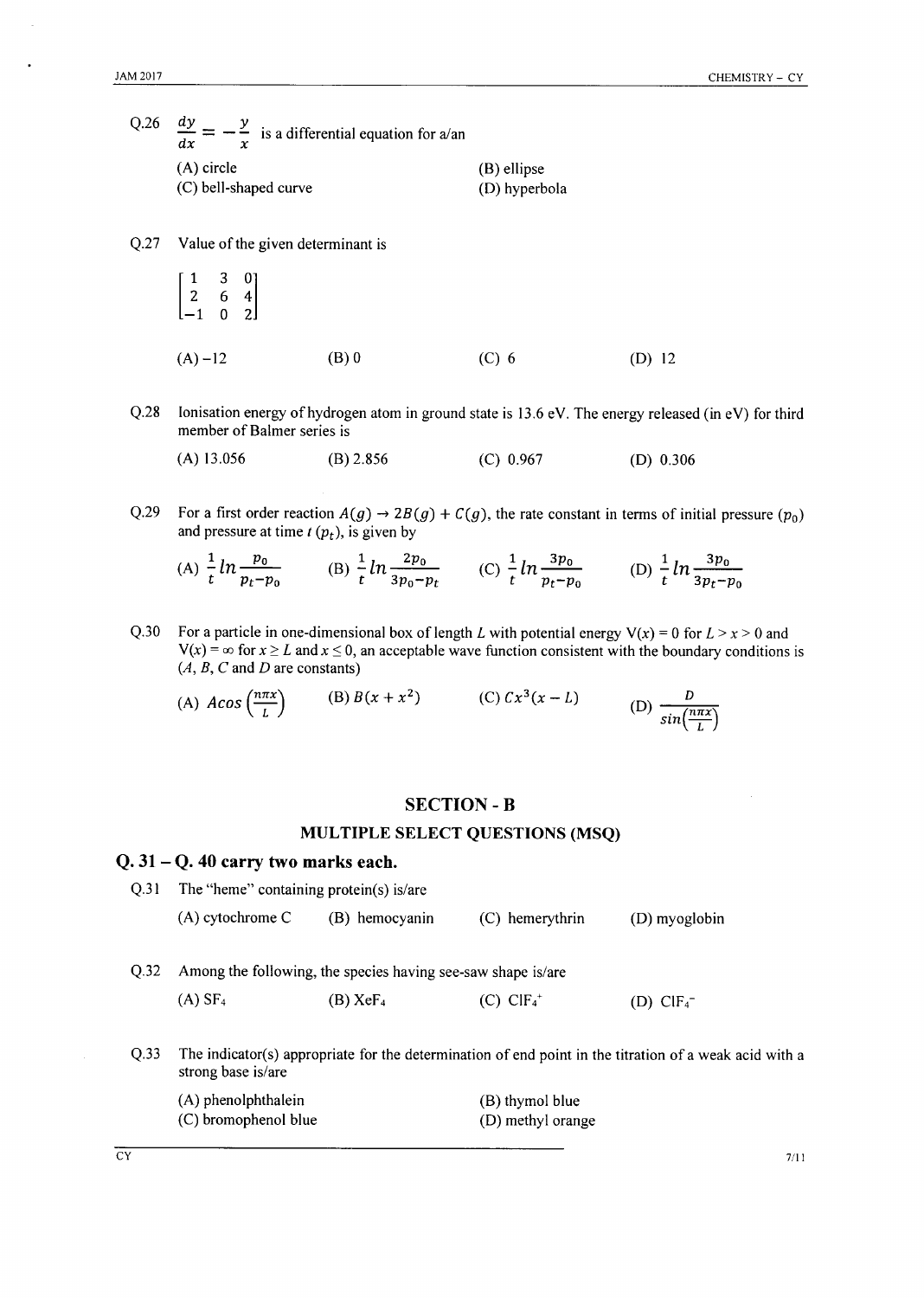$Q.34$ Jahn-Teller distortion is observed in octahedral complexes with d-electron configuration of

 $(A)$  d<sup>5</sup>-high spin (B)  $d^5$ - low spin (C)  $d^6$ - high spin (D)  $d^6$ - low spin

- $Q.35$ Among the following, the correct statement(s) is/are
	- (A) Guanine is a purine nucleobase
	- (B) Glycine and proline are achiral amino acids
	- (C) DNA contains glycosidic bonds and pentose sugars
	- (D) Sucrose is a non-reducing sugar
- $Q.36$ The **INCORRECT** statement(s) among the following is/are
	- (A)  $[4\pi + 2\pi]$  cycloaddition reactions are carried out in presence of light
	- (B)  $[2\pi + 2\pi]$  cycloaddition reaction between a keto group and an alkene is photochemically allowed
	- (C)  $[4\pi + 2\pi]$  cycloaddition reactions are thermally allowed
	- (D) Transoid dienes undergo Diels-Alder reactions
- $Q.37$ The following conversion is an example of

(C) photoelectric effect

|      | Me<br>Me                                                | Heat | Me<br>Me                                                 |  |  |  |
|------|---------------------------------------------------------|------|----------------------------------------------------------|--|--|--|
|      | (A) oxy-Cope rearrangement<br>(C) Claisen rearrangement |      | (B) sigmatropic rearrangement<br>(D) pericyclic reaction |  |  |  |
| Q.38 | IR active molecule(s) is/are                            |      |                                                          |  |  |  |
|      | $(A)$ CO <sub>2</sub><br>$(C)$ OCS                      |      | (B) CS <sub>2</sub><br>$(D) N_2$                         |  |  |  |
| Q.39 | Intensive variable(s) is/are                            |      |                                                          |  |  |  |
|      | (A) temperature<br>$(C)$ pressure                       |      | (B) volume<br>(D) density                                |  |  |  |
| Q.40 | Wave nature of electromagnetic radiation is observed in |      |                                                          |  |  |  |
|      | (A) diffraction                                         |      | (B) interference                                         |  |  |  |

(D) Compton scattering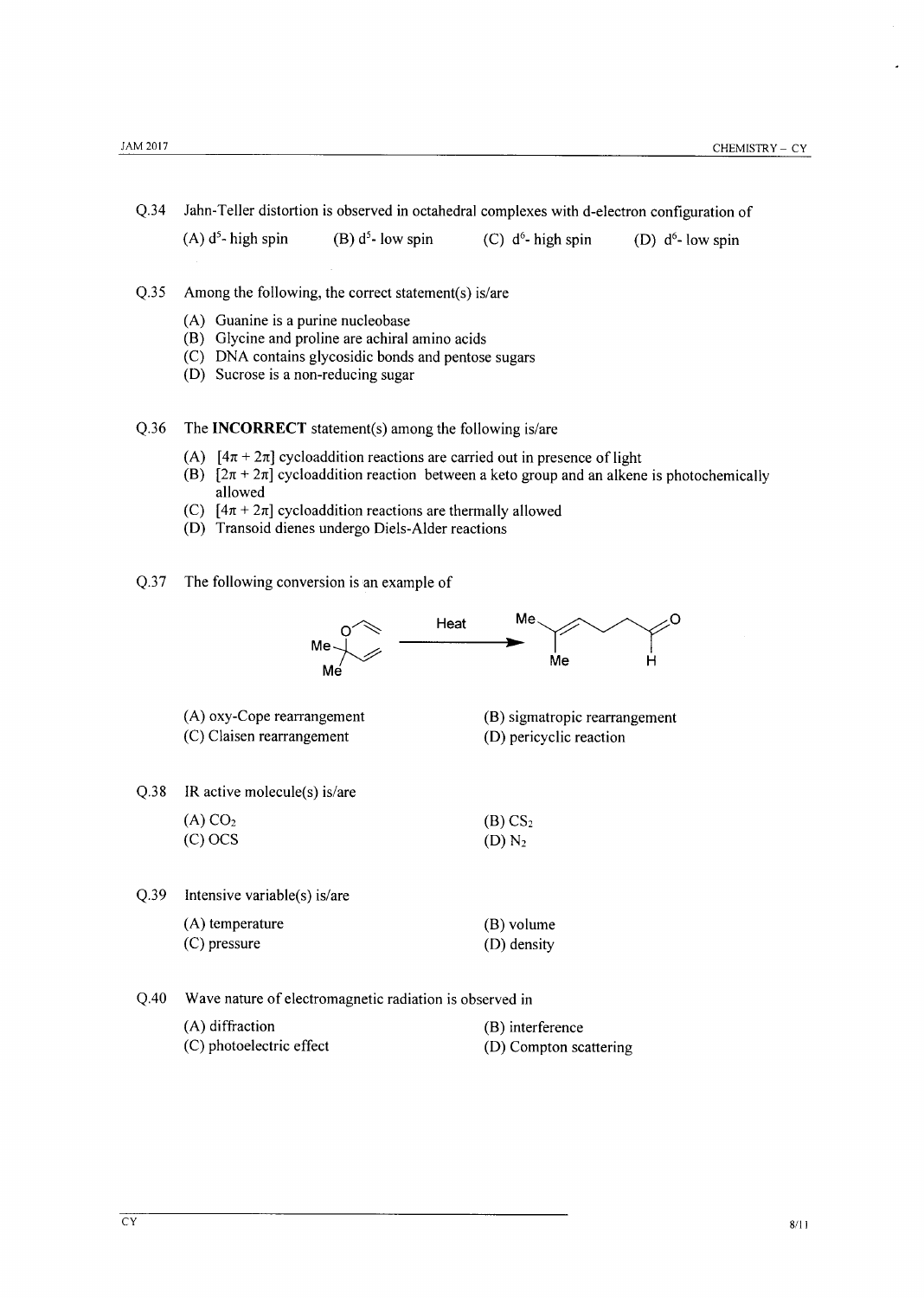### **SECTION-C**

#### **NUMERICAL ANSWER TYPE (NAT)**

#### $Q.41 - Q.50$  carry one mark each.

- The number of isomeric structures of di-substituted borazine  $(B_3N_3H_4X_2)$  is  $O.41$
- $Q.42$ The number of  $S-S$  bond(s) in tetrathionate ion is
- $Q.43$ The number of unpaired electron(s) in  $K_2N$ i $F_6$  is
- $Q.44$ The number of reducing sugars among the following is



- $Q.45$ The maximum number of dipeptides that could be obtained by reaction of phenylalanine with leucine *is* and the same of  $\sim$
- $Q.46$ Among the following, the number of aromatic compound(s) is



 $Q.47$ At an operating frequency of 350 MHz, the shift (in Hz) of resonance from TMS (tetramethylsilane) of a proton with chemical shift of 2 ppm is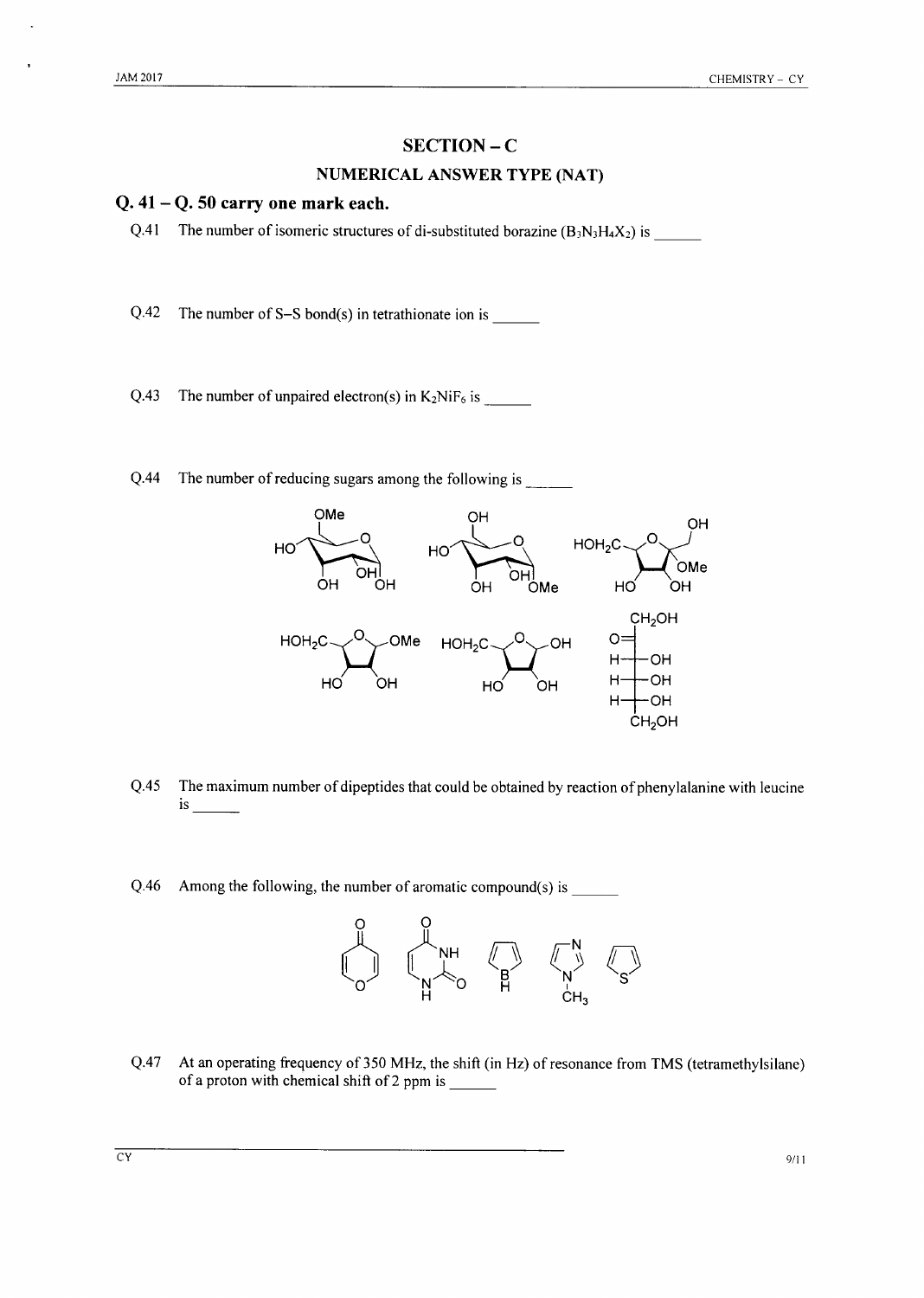- $O.48$ At 298 K and 1 atm, the molar enthalpies of combustion of cyclopropane and propene are  $-2091$  kJ mol<sup>-1</sup> and  $-2058$  kJ mol<sup>-1</sup>, respectively. The enthalpy change (in kJ mol<sup>-1</sup>) for the conversion of one mole of propene to one mole of cyclopropane is
- $Q.49$ For a cell reaction,  $Pb(s) + Hg_2Cl_2(s) \rightarrow PbCl_2(s) + 2Hg(l)$ ,  $\left(\frac{\partial E^0}{\partial T}\right)_n$  is 1.45×10<sup>-4</sup> VK<sup>-1</sup>. The entropy change (in J mol<sup>-1</sup> K<sup>-1</sup>) for the reaction is

[Given:  $1 F = 96500 C mol^{-1}$ ]

 $Q.50$ For a reaction  $2A + B \rightarrow C + D$ , if rate of consumption of A is 0.1 mol  $L^{-1}s^{-1}$ , the rate of production of C (in mol  $L^{-1}s^{-1}$ ) is

#### $Q. 51 - Q. 60$  carry two marks each.

The standard reduction potentials of  $Ce^{4t}/Ce^{3t}$  and  $Fe^{3t}/Fe^{2t}$  are 1.44 and 0.77 V, respectively. The  $O.51$  $log_{10} K (K)$  is the equilibrium constant) value for the following reaction is (final answer should be rounded off to two decimal places)

 $Ce^{4+} + Fe^{2+}$   $\longrightarrow$   $Ce^{3+} + Fe^{3+}$ 

[Given:  $RT/F = 0.0257 V$ ]

- A radioactive element undergoes 80% radioactive decay in 300 min. The half-life for this species in  $Q.52$ minutes is
- $O.53$ Silver crystallizes in a face-centered cubic lattice. The lattice parameter of silver (in picometer) is

[Given: Avogadro's number =  $6.023 \times 10^{23}$  mol<sup>-1</sup>, molar mass of silver = 107.87 g mol<sup>-1</sup> and density of crystal =  $10.5$  g cm<sup>-3</sup>]

- Q.54 The amount of bromine (atomic wt. = 80) required (in gram) for the estimation of 42.3 g of phenol (molecular wt. = 94 g mol<sup>-1</sup>) is
- $Q.55$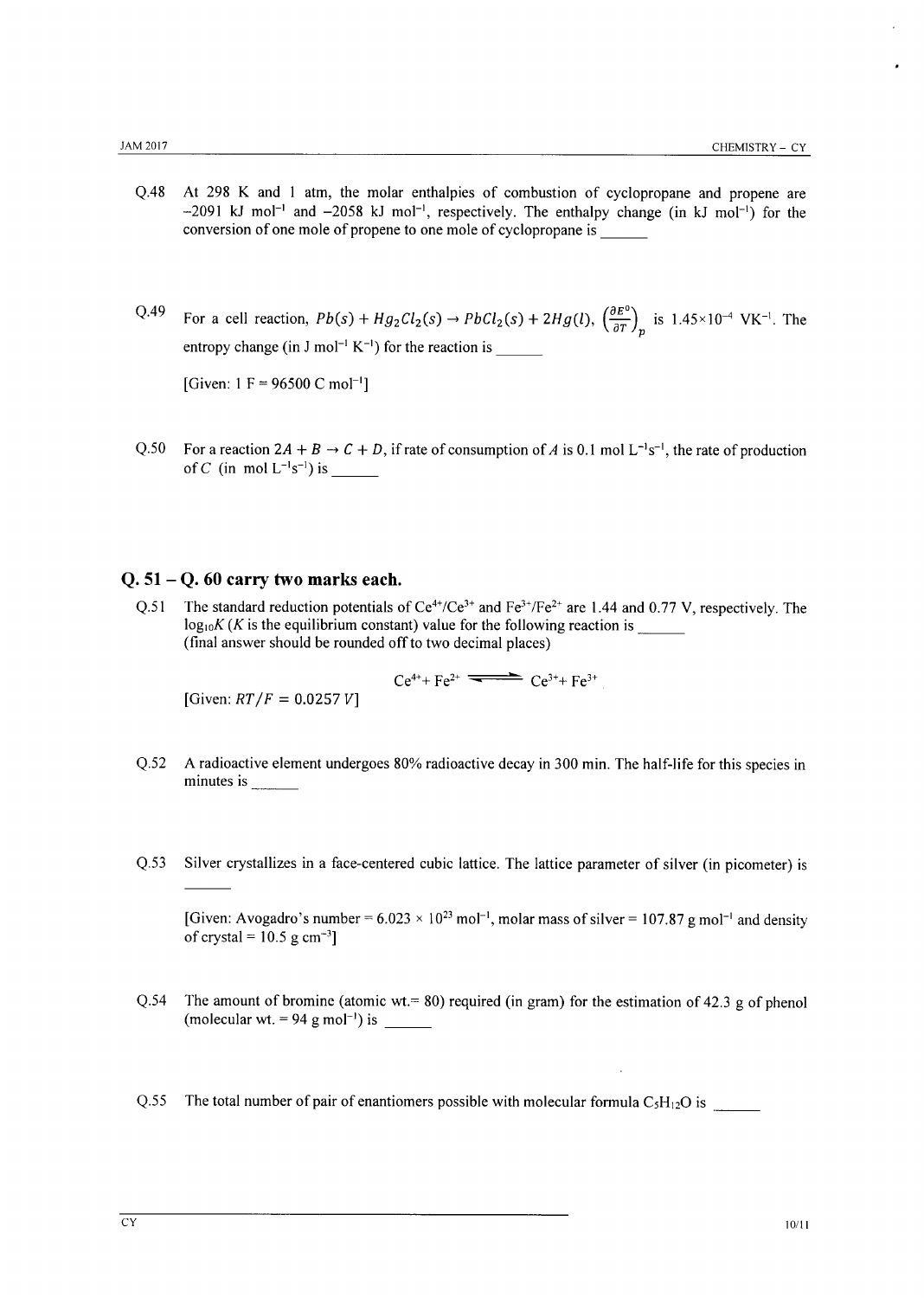In 200 g of water, 0.01 mole of NaCl and 0.02 mole of sucrose are dissolved. Assuming solution to  $Q.56$ be ideal, the depression in freezing point of water (in °C) will be (final answer should be rounded off to two decimal places)

[Given:  $K_f(H_2O) = 1.86$  K kg mol<sup>-1</sup>]

- The adsorption of a gas follows the Langmuir isotherm with  $K = 1.25$  kPa<sup>-1</sup> at 25 °C. The pressure  $0.57$  $(in Pa)$  at which surface coverage is 0.2 is
- The separation of 123 planes (in nm) in an orthorhombic cell with  $a = 0.25$  nm,  $b = 0.5$  nm and O.58  $c = 0.75$  nm is (final answer should be rounded off to two decimal places)
- A vessel contains a mixture of H<sub>2</sub> and N<sub>2</sub> gas. The density of this gas mixture is 0.2 g L<sup>-1</sup> at 300 K  $Q.59$ and 1 atm. Assuming that both the gases behave ideally, the mole fraction of  $N_2$  (g) in the vessel is

(final answer should be rounded off to two decimal places)

[Given:  $R = 0.082$  L atm mol<sup>-1</sup> K<sup>-1</sup>, atomic wt. of hydrogen = 1.0 and atomic wt. of nitrogen = 14.0]

Consider an isothermal reversible compression of one mole of an ideal gas in which the pressure of  $Q.60$ the system is increased from 5 atm to 30 atm at 300 K. The entropy change of the surroundings  $(in J K^{-1})$  is

(final answer should be rounded off to two decimal places)

[Given: R = 8.314 J mol<sup>-1</sup> K<sup>-1</sup>]

## **END OF THE QUESTION PAPER**